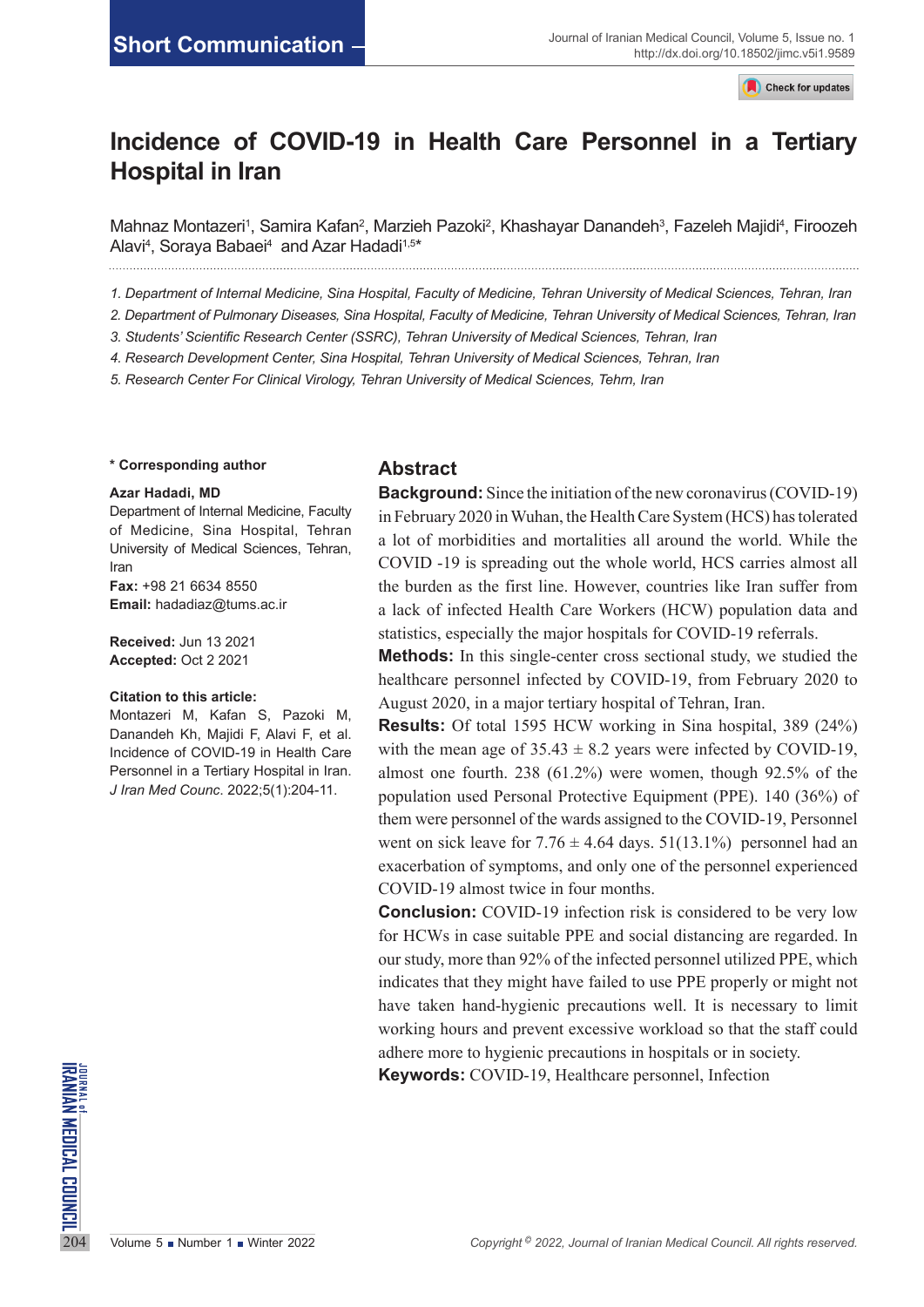### **Introduction**

Since the beginning of the new coronavirus pneumonia disease 2019 (COVID-19) outbreak on 31th of December 2019 from Wuhan in China, people and especially the Health Care System (HCS) has tolerated a lot of morbidities and mortalities (1-3). According to the latest World Health Organization (WHO) situation reports in late August 2020 considering the COVID-19 burden, approximately 21 million officially reported cases of COVID-19 were detected all around the world with more than 750000 deaths (4). All of these statistics demonstrate how COVID-19 inspired the quality of life. While the COVID-19 is spreading out the whole world, HCS carries almost all the burden as the first line. Besides, HCS and the frontline Health Care Workers (HCW) suffer a lot of human and financial losses. Primary situation data just from the origin of the outbreak, Wuhan, on the 25th of February 2020 reported 3387 infected HWCs along with at least 18 deaths (5,6). Unfortunately, a group of HCWs consisting of Dr. Chaolin Huang and his colleagues, who had introduced the COVID-19 clinical manifestations, passed away due to a new coronavirus infection (7). On March 15, 2020, Italy recorded 2026 confirmed COVID-19 cases of HCWs (8). Recent valuable shreds of evidence express COVID-19 virus transmitted *via* droplets, small 5-10 μm particles indeed, in direct person to person contacts (9,10). Although it is recommended to have social distancing, wearing the face mask, and staying home to reduce the risk of infection (11), HCWs should allocate more hours to HCS duties (12). Often this strange new coronavirus disease does not have typical COVID-19 manifestation, thus people with insufficient Personal Protective Equipment (PPE) can easily transmit it to others (12,13). Therefore, not only do HCWs contact more COVID-19 viral loads, but also lack of PPE puts them in danger of infection (14). The first confirmed COVID-19 case in Iran was reported on 19 February 2020 in Qum province (15). Now Iran is known as one of the top 20 countries in prevalence and incidence of COVID-19 with 340,070 confirmed cases and 19,492 total deaths based on the latest WHO report on the  $16<sup>th</sup>$  of August 2020 (4). Also, 8.41% mortalities among HCWs were reported as of March 28, 2020 in Iranian population (16). Many infected cases in Iran are front-line personnel, but there was not enough scientific evidence to demonstrate the estimated cases so far, especially in major tertiary hospitals in Iran. In this study, we collected information from HCWs infected with COVID-19 in one of the most referral hospitals in Iran along with the data regarding new coronavirus clinical features or positive tests. The current study can be important and informative due to the lack of information among HCWs population as the front line of COVID-19 disease in Iran, and it aims at contributing to future studies to have a better insight about major hospitals and their bias.

### **Materials and Methods**

In this single-center cross-sectional study based in Sina Hospital as a major tertiary hospital in Tehran, Iran, from February 2020 to August 2020, 1595 HCWs with COVID-19 were considered as the study population. We evaluated HCWs with the positive test *via* real-time reverse-transcriptase polymerase-chainreaction (RT-PCR) performed by oropharyngeal swab. Besides, according to the latest World Health Organization's interim guidance and Iranian national committee of COVID-19, we included patients with a history of COVID-19 manifestations along with Ground-Glass Opacity (GGO) alone or GGO accompanied with consolidation in chest Computed Tomography (CT) (17,18). Also, patients with highly suspicious clinical features for COVID-19 were added up. The algorithm of patient care for individuals presenting with respiratory symptoms to Sina Hospital has already been published (19).

Data were collected *via* a well-designed form that includes clinical features, exposures with family prior to the COVID-19 confirmation, history of exposure with known cases of COVID-19 in their work sections, signs and symptoms during the disease, and underlying health conditions among HCWs with COVID-19. Demographic characteristics, exposures, symptoms, and underlying health conditions among HCWs were recorded. Patients were classified by their hospital position and the department and sections they work in. PPE using was considered. Symptoms (such as fever, cough, dyspnea, myalgia, anorexia, and sore throat, all as the main manifestations) were considered based on the latest COVID-19 shreds of reports (20,21).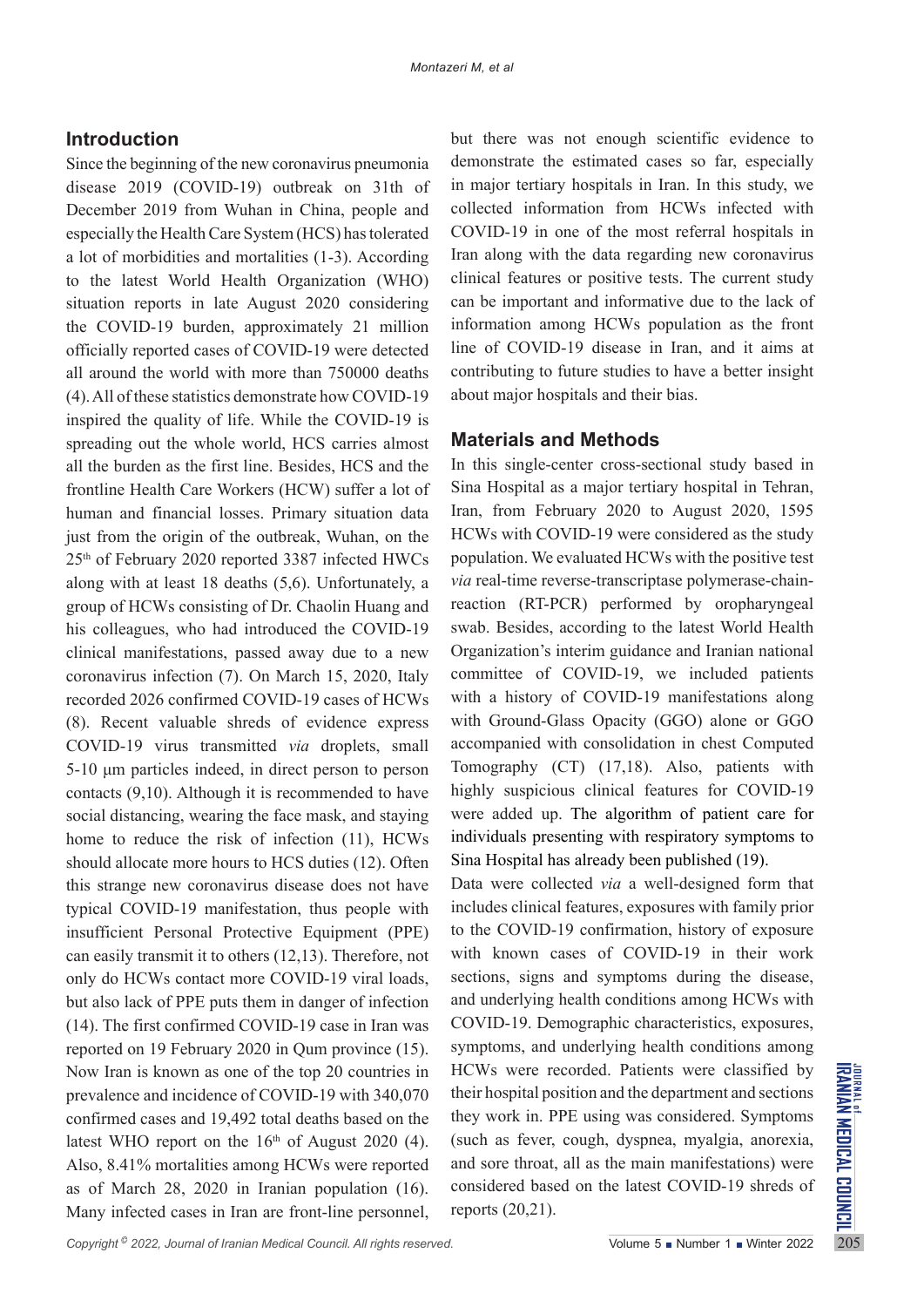This study was approved by the Ethics Committee of Tehran University of Medical Sciences (IR.TUMS. VCR.REC.1399.231)

### *Statistical analyses*

We considered the mean  $\pm$  standard deviation for continuous variables' descriptive data, and categorical variables were presented as numbers (percentage). All statistical analyses were performed using the SPSS version 23.0 software (IBM, Armonk, New York).

### **Results**

Through this study, we considered 389 HCWs, classified by gender, confirmed for COVID-19 by PCR tests, radiographic (CT-scan) pattern or based on clinical presentation.

Among 1595 staff members working at Sina hospital, almost one fourth of the service personnel in different departments of this hospital have experienced the symptoms of COVID-19 disease.

In this study, of 389 HCWs (24.38%) as patients with the mean age of  $35.43 \pm 8.2$  (20-60) years, 238 (61.2%) were women. Based on the ward type, 140 (36%) personnel of the wards assigned to the COVID-19 were infected, and among them, 51 patients (13.1%) were personnel of COVID-19 wards, 43 (11.1%) were personnel of COVID-19 ICU, and 46 (11.8%) were COVID-19 emergency department personnel. Information on other (non-frontline) sections is given

in table 1. On average, the personnel infected with COVID-19 went on sick leave for  $7.76 \pm 4.64$  days. 51 (13.1%) personnel had an exacerbation of symptoms, and only one of the personnel experienced COVID-19 almost twice in four months. Only seven individuals were hospitalized, all of whom were discharged in good health. We followed all these seven people and all of them had a complete recovery. There was no death in total.

As shown in table 1, PCR was performed in 258 patients (66.3%) of whom 133 (51.6%) were positive. Chest CT-scan was performed for 208 patients, of whom 55 (26.4%) had pulmonary involvement in favor of COVID-19. In chest CT-scans; 94.5% of patients had GGO alone, and 5.5% had GGO accompanied with consolidation. Lung involvement was mostly reported bilaterally (53.7%).

The patients' body temperature at baseline was  $37.01 \pm 0.7$  °C with a maximum of 40 °C. The mean blood oxygen level was  $96.7 \pm 1.8$  (85-99). Among the initial symptoms, myalgia with 225 patients  $(57.8\%)$ , cough with 213 patients  $(54.8\%)$ , and fever with 197 patients (50.6%) were the most common complaints. Nine patients (2.3%) had more than one underlying disease. Among the underlying diseases, cardiovascular disease with 3.1% and diabetes with 2.6% were the most common ones. Sixty-four patients (16.5%) had a history of COVID-19 infection in at least one of their family members prior

**Table 1.** Demographics and baseline characteristics of patients infected with COVID-19

|                                   | Variable                      |                                    |               | Total number<br>Percentage |     |  |
|-----------------------------------|-------------------------------|------------------------------------|---------------|----------------------------|-----|--|
|                                   | Gender                        | Woman                              |               | 61.2                       | 238 |  |
|                                   |                               |                                    | Man           | 38.8                       | 151 |  |
|                                   | <b>PCR</b> test result        | Test done                          |               | 66.3                       | 258 |  |
|                                   |                               | Positive                           |               | 51.6                       | 133 |  |
|                                   |                               |                                    | Negative      | 48.8                       | 125 |  |
|                                   | Chest CT-scan                 | Chest-CT¶<br>done                  | scan          | 53.5                       | 208 |  |
|                                   |                               | Chest-CT<br>deficits               | scan          | 26.4                       | 55  |  |
|                                   |                               | Ground<br>Opacity                  | Glass         | 94.5                       | 52  |  |
| <b>URANIAN MEDICAL COUNCIL SS</b> |                               | Ground<br>Opacity<br>consolidation | Glass<br>with | 5.5                        | 3   |  |
|                                   | Volume 5 Number 1 Winter 2022 |                                    |               |                            |     |  |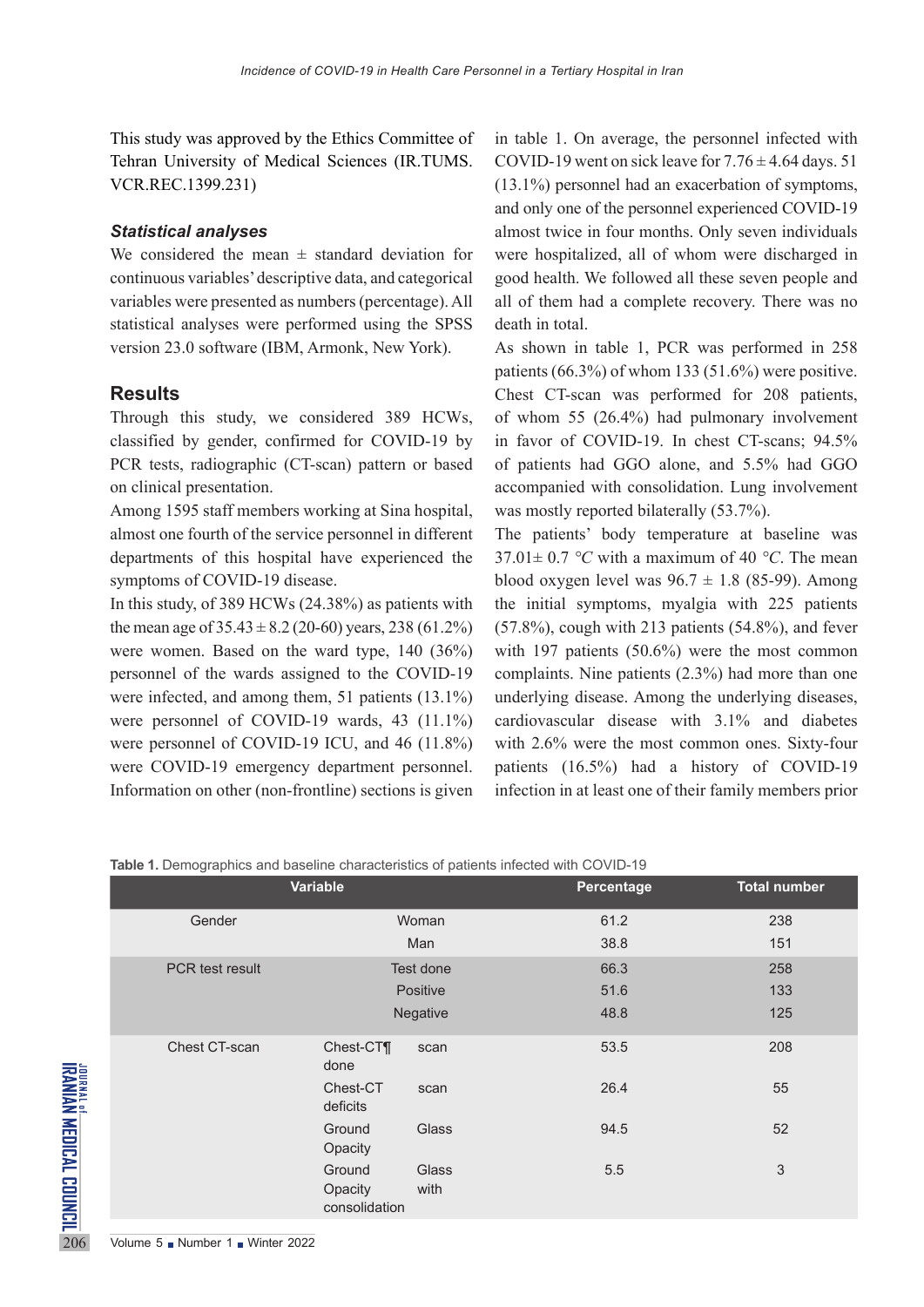#### Cont Table 1

| Symptoms                                                                              | Fever                         | 50.6             | 197            |                                                                                             |  |
|---------------------------------------------------------------------------------------|-------------------------------|------------------|----------------|---------------------------------------------------------------------------------------------|--|
|                                                                                       | Chilling                      | 33.2             | 129            |                                                                                             |  |
|                                                                                       | Shortness of breath           | 29.8             | 116            |                                                                                             |  |
|                                                                                       | Coughing                      | 54.8             | 213            |                                                                                             |  |
|                                                                                       | Myalgia                       | 58.1             | 226            |                                                                                             |  |
|                                                                                       | Dry mouth                     | 19               | 74             |                                                                                             |  |
|                                                                                       | Anorexia                      | 30.3             | 118            |                                                                                             |  |
|                                                                                       | Weakness/tiredness            | 158              | 40.6           |                                                                                             |  |
|                                                                                       | Sore throat                   | 34.7             | 135            |                                                                                             |  |
|                                                                                       | Headache                      | 40.1             | 156            |                                                                                             |  |
|                                                                                       | Olfactory change              | 17               | 66             |                                                                                             |  |
|                                                                                       | Taste change                  | 17               | 66             |                                                                                             |  |
|                                                                                       | Diarrhea                      | 26.2             | 102            |                                                                                             |  |
|                                                                                       | Nausea                        | 19.8             | 77             |                                                                                             |  |
|                                                                                       | Vomiting                      | 27               | 6.9            |                                                                                             |  |
|                                                                                       | Chest discomfort              | 17               | 66             |                                                                                             |  |
|                                                                                       |                               |                  |                |                                                                                             |  |
|                                                                                       |                               |                  |                |                                                                                             |  |
| Past medical history                                                                  | <b>Diabetes</b>               | 2.6              | 10             |                                                                                             |  |
|                                                                                       | Cardiovascular disease        | 3.1              | 12             |                                                                                             |  |
|                                                                                       | Hypertension                  | 1.5              | 6              |                                                                                             |  |
|                                                                                       | Respiratory disease           | 2.1              | 8              |                                                                                             |  |
|                                                                                       | Immunodeficiency              | 1.3              | $\sqrt{5}$     |                                                                                             |  |
|                                                                                       |                               | 0.6              | $\overline{2}$ |                                                                                             |  |
|                                                                                       | Others                        |                  |                |                                                                                             |  |
|                                                                                       |                               |                  |                |                                                                                             |  |
| Drugs prescribed for Covid-19                                                         | Oseltamivir                   | 29               | $7.5\,$        |                                                                                             |  |
|                                                                                       | Chloroquine                   | 168              | 43.2           |                                                                                             |  |
|                                                                                       | Azithromycin                  | 32               | 8.2            |                                                                                             |  |
|                                                                                       | Levofloxacin                  | 4                | $\mathbf 1$    |                                                                                             |  |
|                                                                                       | Lopinavir/Ritonavir           | $\boldsymbol{9}$ | $2.3$          |                                                                                             |  |
|                                                                                       | Naproxen                      | 70               | 18             |                                                                                             |  |
|                                                                                       | Dexamethasone                 | 12               | 3.1            |                                                                                             |  |
|                                                                                       |                               | 35               | $9\,$          |                                                                                             |  |
|                                                                                       | Acetaminophen                 |                  |                |                                                                                             |  |
|                                                                                       |                               |                  |                |                                                                                             |  |
| Job categories                                                                        | Doctors                       | 54               | 13.9           |                                                                                             |  |
|                                                                                       | Nurse and nurse assistants    | 194              | 49.9           |                                                                                             |  |
|                                                                                       | Hospital services workers     | 22               | 5.7            |                                                                                             |  |
|                                                                                       | Official clerks               | 32               | 8.2            |                                                                                             |  |
|                                                                                       | Paramedical staff             | 27               | 6.9            |                                                                                             |  |
|                                                                                       | Operation room workers        | 33               | 8.5            |                                                                                             |  |
|                                                                                       | Secretaries                   | 27               | 6.9            |                                                                                             |  |
|                                                                                       |                               |                  |                |                                                                                             |  |
|                                                                                       |                               |                  |                |                                                                                             |  |
|                                                                                       |                               |                  |                | <b>THERMINAN MEDICAL CONDIT</b><br>Of the manufacturer condit<br>Of the manufacturer condit |  |
|                                                                                       |                               |                  |                |                                                                                             |  |
|                                                                                       |                               |                  |                |                                                                                             |  |
|                                                                                       |                               |                  |                |                                                                                             |  |
| Copyright <sup>©</sup> 2022, Journal of Iranian Medical Council. All rights reserved. | Volume 5 Number 1 Winter 2022 |                  |                |                                                                                             |  |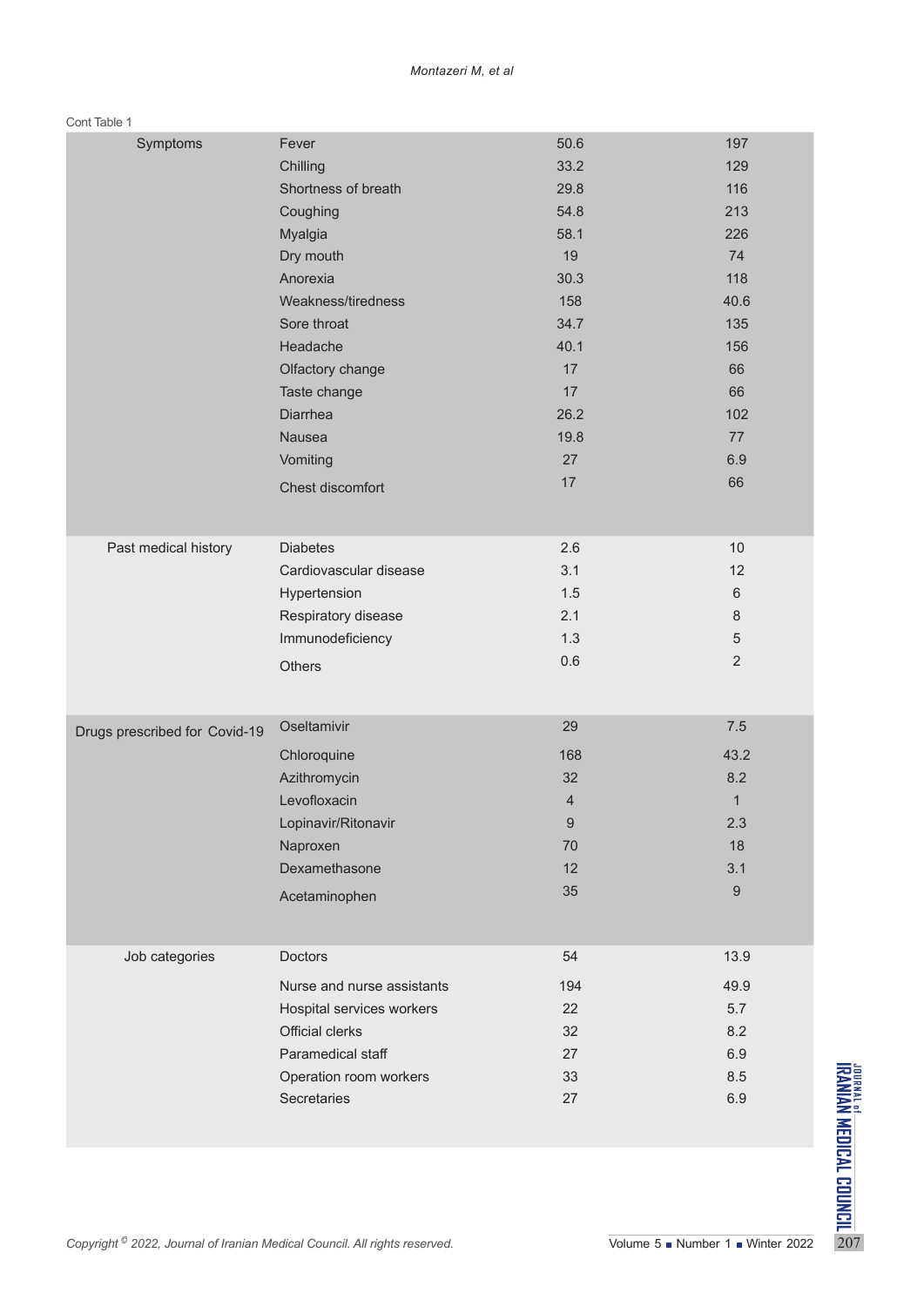|  | Sections             | Operation room                     | 53             | 13.6 |
|--|----------------------|------------------------------------|----------------|------|
|  |                      | COVID-19 ward                      | 51             | 13.1 |
|  |                      | COVID-19 ICU§                      | 43             | 11.1 |
|  |                      | COVID-19 Emergency room            | 46             | 11.8 |
|  |                      | Non-COVID-19 wards                 | 68             | 17.5 |
|  |                      | Non-COVID-19 ICU                   | 30             | 7.7  |
|  |                      | Non-COVID-19 Emergency             | 8              | 2.1  |
|  |                      | room                               |                |      |
|  |                      | Laboratory                         | 14             | 3.6  |
|  |                      | Radiology                          | $\mathfrak{S}$ | 0.8  |
|  |                      | Clinic                             | 8              | 2.1  |
|  |                      | Office                             | 26             | 6.7  |
|  |                      |                                    |                |      |
|  | Personnel protective | Surgery masks                      | 88.4           | 344  |
|  | equipment usage      | N95 Masks                          | 42.2           | 164  |
|  |                      | <b>Medical Protective Clothing</b> | 40.1           | 156  |
|  |                      | <b>Protective Glasses</b>          | 18.3           | 71   |
|  |                      | <b>Face Shield</b>                 | 22.6           | 88   |
|  |                      | Gloves                             | 70.7           | 275  |
|  |                      |                                    |                |      |

Cont Table 1

- ¶ chest computed tomography; § Intensive care unit

to becoming infected, and 39 (10%) had it after they became infected. Besides, 290 (74.6%) patients had a history of taking care of infected patients. Of the 389 individuals with probable COVID-19 infection, 360 (92.5%) utilized PPE. The most likely drug prescribed for patients was chloroquine and Naproxen. All the suggestive treatments had been considered based on experts' orders and recent shreds of reports on COVID-19 management (Table 1).

### **Discussion**

FOR THE STATE or in Qatar as one of the Minimal<br>
Leader Iran, 10.6% of HCWs were a<br>
confirmed patients (23). Ho<br>
States of America and Italy,<br>
were diagnosed as COVID<br>
Moreover, China reported tha<br>
infected with COVID-19 ( We reported 389 patients who were HCWs in Iran from March to July 2020. By performing all diagnosing evidences, we demonstrated 24.38% infection proportion among all HCWs in Sina Hospital *vs.* another study in the United Kingdom which was performed by PCR swab tests with only 5% (22), or in Qatar as one of the Middle East regions like Iran, 10.6% of HCWs were reported as COVID-19 confirmed patients (23). However, in the United States of America and Italy, almost 20% of HCWs were diagnosed as COVID-19 infected patients. Moreover, China reported that 3–4% of HCWs were infected with COVID-19 (24). However, in a study

based in the southern Italy, Naples, it was revealed that 3.4% of HCWs were diagnosed with COVID-19 after performing RT-PCR and serology tests (25).

HCWs are the front line fighters against this new outbreak. More than half of our study patients presented with at least one symptom among cough, fever, and myalgia, which indicates that disease presentation is similar to the population other than health workers (12,13).

According to recent studies, COVID-19 transmission is so fast by small droplets that can easily infect many people in a swift time as we knew asymptomatic COVID‐19 carriers transmitted the infection to the community by a person-to-person contact (26,27). Droplets that are expelled through coughing, sneezing, and even breathing in COVID-19 infected people can be the primitive way of COVID-19 transmission (28). There would be a lot of asymptomatic infected people that easily live and breathe beside others and spread out the disease. This may claim the fast growth in COVID-19 pandemic patients (29). Although there are several recommended ways to diagnose COVID -19, such as CT-scan, RT-PCR, and typical clinical manifestations of this virus, patients are considered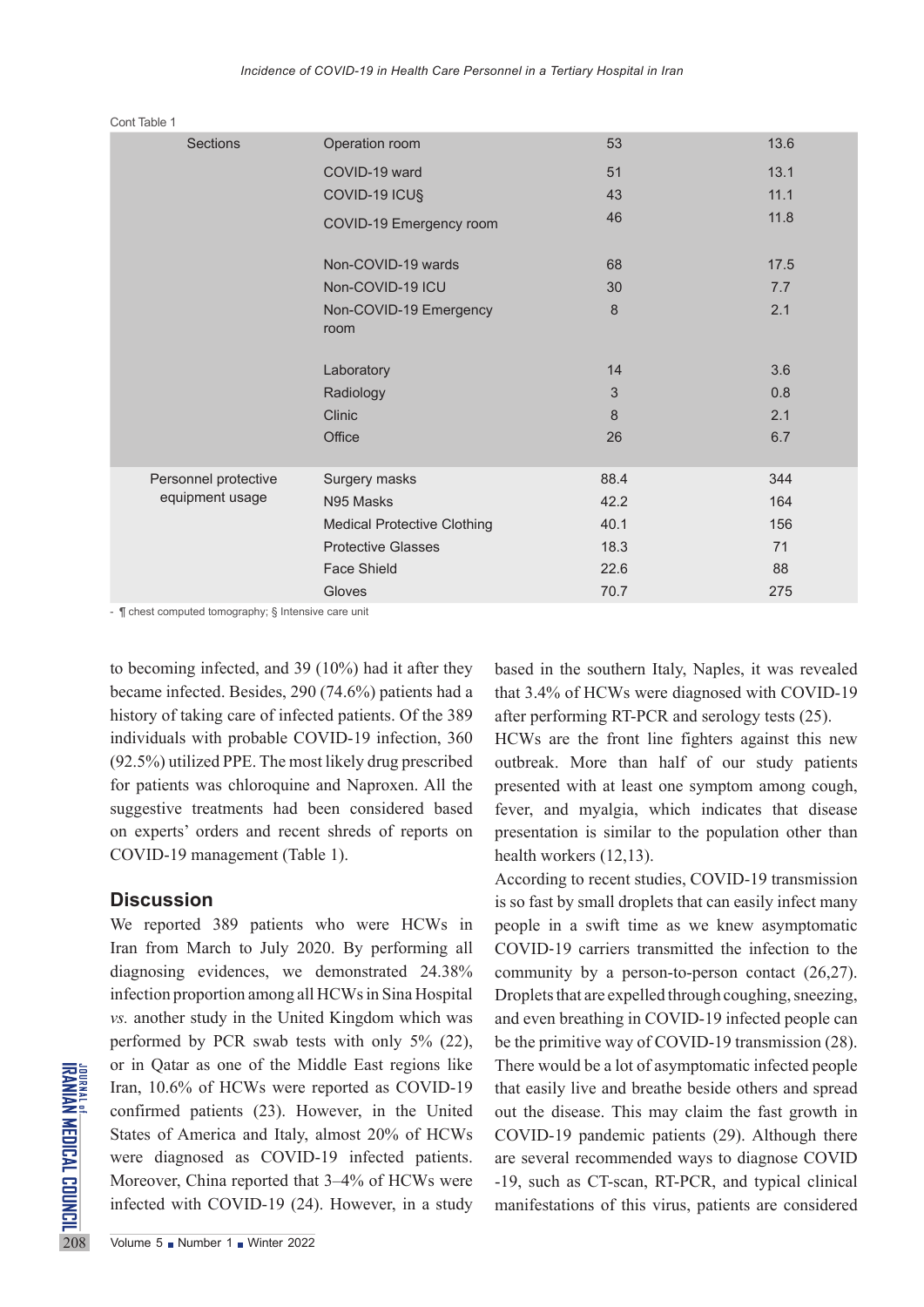by a compound of these results. RT-PCR is more common these days due to easy access and performing by a few swabs; however, recent studies have shown that CT-scan has more than 90% sensitivity *vs*. RT-PCR with 70% to 80%. Hence, by performing RT-PCR, some patients would be missed as a false negative result (30,31). In our study, due to the lack of a sufficient number of diagnostic kits in the early weeks of the COVID-19 pandemic, PCR test was performed with 258 personnel of which 51% were positive that could associated with test sensitivity and false negative tests.

HCWs' job circumstances such as long hours shifts, direct contact with infected patients, and various PPE access reveal that they are at high risk of infection (32). HCW exposures are significantly greater than a normal person such as direct and indirect contacts with atypical or asymptomatic patients for COVID-19, family, friends, colleagues, and communities of active transmission (33). In this study, nurses and their assistants had the highest number of COVID-19 infection (49.9% of total). The results of the Qatar study are in line with this result (33.2% of all). Nurses spend more time with patients and the virus-infected settings. Perhaps this is why nurses are more likely to become infected. (22). Based on the recommendation for HCWs caring like using suitable PPEs and social distancing, COVID-19 infection risk is considered to be very low (34). A considerable prospective observational study in the United Kingdom and the United states of America has shown that the risk of Coronavirus infection was increased among HCWs with inadequate PPE or reused PPE indeed (35). In this study, more than 92% of the infected personnel used PPE such as medical or N95 masks, guns and gloves, shields, or glasses; their infection indicates that either they failed to use properly or they did not take handhygienic precautions at hospital, at home or in society well. HCWs should be ensured about the proper PPEs and facilities while they are at work to improve community hygiene against the outbreak. Reuse of PPEs, unavailability or improper use of equipment may significantly increase the risk of transmission. One of the causes of disease transmission among health workers can be not using PPEs while resting or eating and also not meeting social distancing during the rest time. This transmission may also stem

from contaminated surfaces at restrooms, therefore daily environmental cleaning and disinfection is recommended. It is necessary to limit working hours and prevent excessive workload so that the staff could adhere more to hygienic precautions in the restrooms. Proper ventilation in the restroom is another important point.

Also, we can mention that positive history of cardiovascular diseases and diabetes mellitus may play a key role for more mortality and morbidities. Moreover, they are in a higher risk of being infected. Among all the HCWs in different parts of hospital, personnel in COVID-19 wards are in danger of being infected and higher risk of physical damages than the other parts. We also suggest that according to the most prevalent manifestations in this study, each HCW with history of myalgia or cough or fever as initial symptoms even in mild ones refer to complete workups regarding COVID-19.

## **Acknowledgements**

We acknowledge all the hardworking health-care workers involved in the diagnosis and treatment of patients in Sina Hospital, doing their best in the time of the pandemic. We are indebted to the Research Development Center of Sina Hospital for their help and support. This study was approved by the Ethics Committee of Tehran University of Medical Sciences (IR.TUMS.VCR.REC.1399.231).

## **Conflict of Interest**

The authors declare that there is no conflict of interest

## **Funding**

This study has been supported by the Tehran University of Medical Sciences [Grant number: 99- 1-101-47546]. The funding source had no role in the study design, data collection, data analysis, data interpretation, writing of the manuscript, or decision of submission.

# *Ethical approval*

This study was approved by the Ethics Committee of Tehran University of Medical Sciences (IR.TUMS. VCR.REC.1399.231).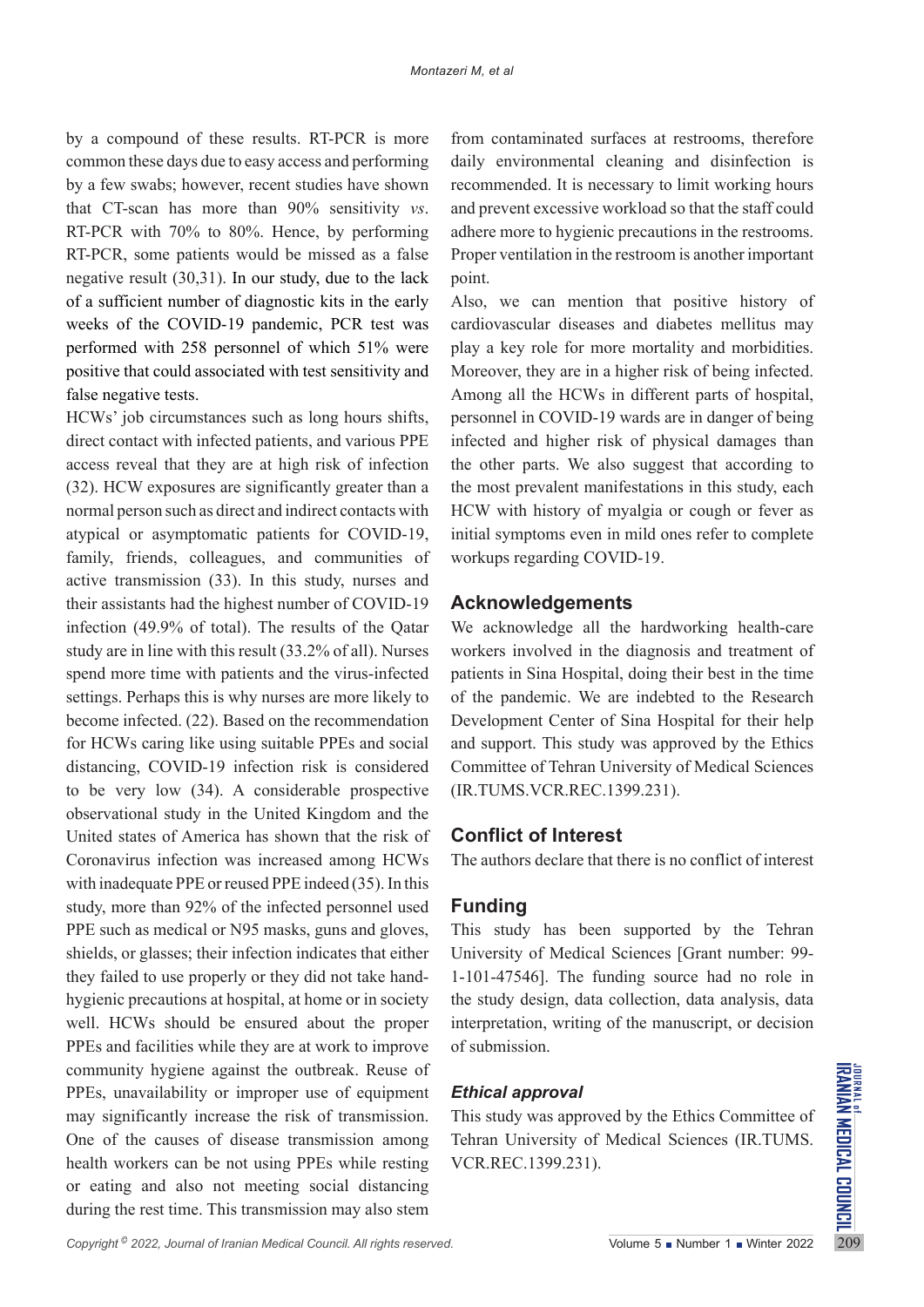# **References**

1. Sadeghi Dousari A, Taati Moghadam M, Satarzadeh N. COVID-19 (Coronavirus Disease 2019): A New Coronavirus Disease. Infect Drug Resist 2020 Aug 12;13:2819-28.

2. Kursumovic E, Lennane S, Cook T. Deaths in healthcare workers due to COVID‐19: the need for robust data and analysis. Anaesthesia 2020 Aug;75(8):989-992.

3. Barranco R, Ventura F. Covid-19 and infection in health-care workers: An emerging problem. Med Leg 2020 Jul;88(2):65-6.

4. World Health Organization. Coronavirus disease (COVID-19): situation report, 209. Geneva: World Health Organization; 2020 2020-08-16.

5. Su A. Doctors and Nurses fighting Coronavirus in China die of both infection and fatigue. Los Angeles Times Feb 2020;25;25.

6. Schwartz J, King C-C, Yen M-Y. Protecting Healthcare Workers During the Coronavirus Disease 2019 (COVID-19) Outbreak: Lessons From Taiwan's Severe Acute Respiratory Syndrome Response. Clinical Infectious Diseases. 2020;71(15):858-60.

7. Xiang Y-T, Jin Y, Wang Y, Zhang Q, Zhang L, Cheung T. Tribute to health workers in China: A group of respectable population during the outbreak of the COVID-19. Int J Biol Sci 2020 Mar 15;16(10):1739-40.

8. Livingston E, Bucher K. Coronavirus Disease 2019 (COVID-19) in Italy. JAMA 2020 Apr 14;323(14):1335-

9. Omer SB, Malani P, Del Rio C. The COVID-19 Pandemic in the US: A Clinical Update. JAMA 2020 May 12;323(18):1767-8.

10. Bourouiba L. Turbulent gas clouds and respiratory pathogen emissions: potential implications for reducing transmission of COVID-19. JAMA 2020 May 12;323(18):1837-8.

11. Koo JR, Cook AR, Park M, Sun Y, Sun H, Lim JT, et al. Interventions to mitigate early spread of SARS-CoV-2 in Singapore: a modelling study. Lancet Infect Dis 2020 Jun;20(6):678-688.

12. Burrer SL, de Perio MA, Hughes MM, Kuhar DT, Luckhaupt SE, McDaniel CJ. Characteristics of Health Care Personnel with COVID-19-United States, February 12-April 9, 2020. Morb Mortal Wkly Rep 2020 Apr 17;69(15):477–481.

13. Huang C, Wang Y, Li X, Ren L, Zhao J, Hu Y, et al. Clinical features of patients infected with 2019 novel coronavirus in Wuhan, China. Lancet 2020 Feb 15;395(10223):497-506.

14. Misra-Hebert AD, Jehi L, Ji X, Nowacki AS, Gordon S, Terpeluk P, et al. Impact of the COVID-19 pandemic on healthcare workers risk of infection and outcomes in a large, integrated health system. J Gen Intern Med 2020 Nov;35(11):3293-3301.

15. Gharebaghi R, Heidary F. COVID-19 and Iran: swimming with hands tied! Swiss Med Wkly 2020 Apr 7;150(1516).

16. Papoutsi E, Giannakoulis VG, Ntella V, Pappa S, Katsaounou P. Global burden of COVID-19 pandemic on healthcare workers. ERJ Open Res 2020 Jul 6;6(2):00195-2020.

17. World Health Organization. Global surveillance for COVID-19 caused by human infection with COVID-19 virus: interim guidance, 20 March 2020. Geneva: World Health Organization; 2020. Contract No.: WHO/2019-nCoV/ SurveillanceGuidance/2020.6.

18. Xu Z, Shi L, Wang Y, Zhang J, Huang L, Zhang C, et al. Pathological findings of COVID-19 associated with acute respiratory distress syndrome. Lancet Respir Med 2020 Apr;8(4):420-2.

SurveillanceGuidance/2020.6.<br>
18. Xu Z, Shi L, Wang Y, Zhang .<br>
respiratory distress syndrome. L<br>
19. Talebpour M, Hadadi A, Oraii<br>
Center in Tehran, Iran: Sina Hos<br>
20. Tian S, Hu N, Lou J, Chen I<br>
Volume 5 • Number 1 • W 19. Talebpour M, Hadadi A, Oraii A, Ashraf H. Rationale and Design of a Registry in a Referral and Educational Medical Center in Tehran, Iran: Sina Hospital Covid-19 Registry (SHCo-19R). Front Emerg Med 2020 Mar 22;4(2s):e53-

20. Tian S, Hu N, Lou J, Chen K, Kang X, Xiang Z, et al. Characteristics of COVID-19 infection in Beijing. J Infect